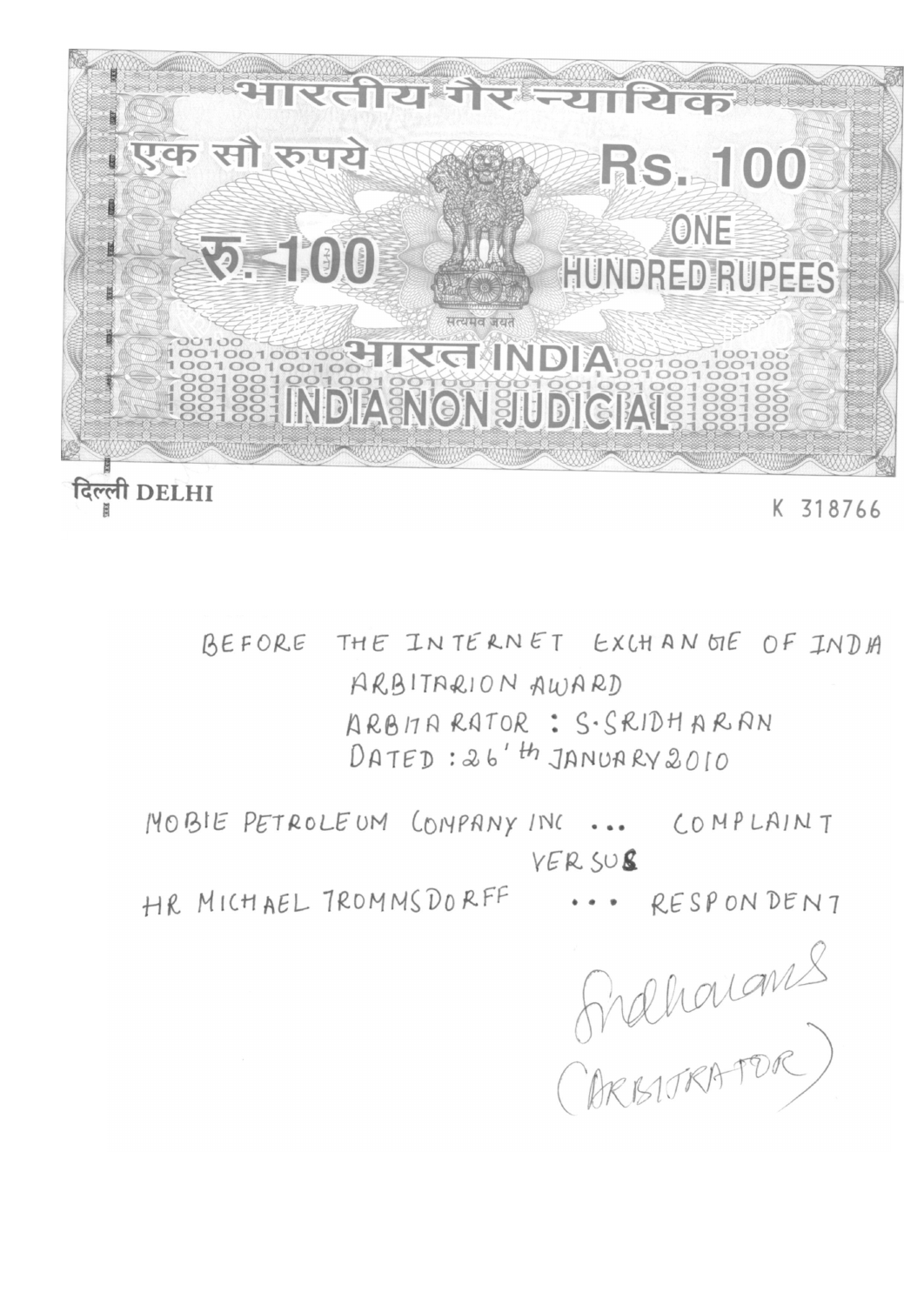# **BEFORE THE INTERNET EXCHANGE OF INDIA**

# **ARBITRATION AWAR D**

# **ARBITRATOR: S.SRIDHARAN**

#### **DATED: 26<sup>t</sup> <sup>h</sup> January 2010**

**Mobil Petroleum Company, Inc ... Complainant** 

#### **Versus**

### **Hr.Michael Trommsdorff**

### **Respondent**

# **1. The Parties**

- 1.1 The Complainant is Mobil Petroleum Company Inc, a wholly owned subsidiary of Mobil Corporation at 3225 Gallows Road, Fairfax, Virginia 22037 USA, represented by its counsel, Ms Anuradha Salhotra of Lal Lahiri Salhotra at LLS House, Plot No. B-28, Sector 32 (Institutional Area), Gurgaon-122 001, India.
- 1.2 The Respondent is Hr. Michael Trommsdorff at Buehlstr.47E, Zuerich-8055, Switzerland.

# **The Domain Name and Registrar**

1.3 The disputed domain name <mobil.in> is registered with 1APi GmbH.

# **2. Procedural History**

2.1 On 20<sup>th</sup> January 2010, Arbitrator received email from NIXI setting out the details of the parties to the complaint, the disputed domain name and

 $\mathbf{1}$ 

Raharans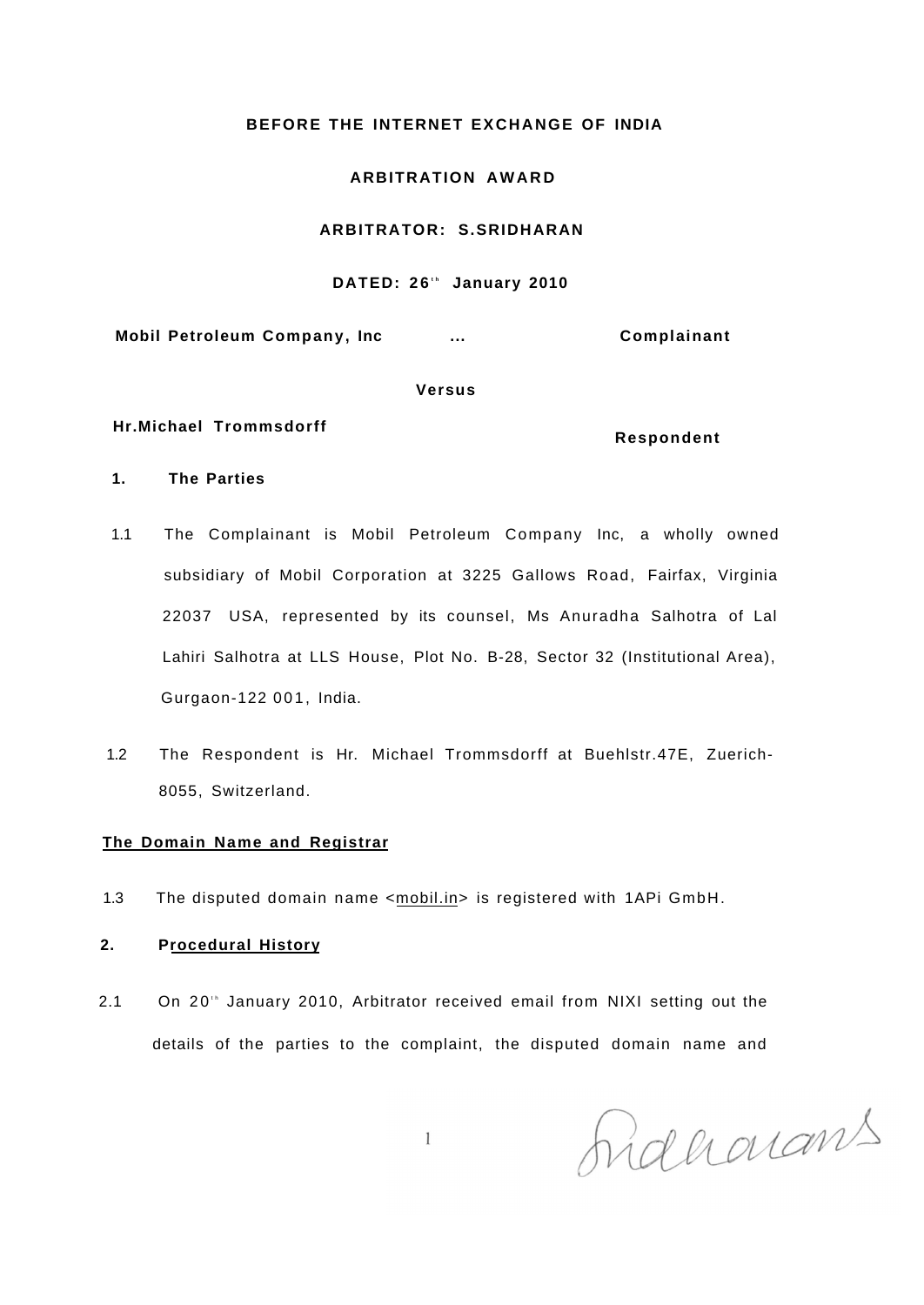asking him to express his availability and consent to take up the Complaint for arbitration. By return mail, the Arbitrator agreed to take up the complaint for arbitration; informed that he had no conflict with either of the parties and he could act impartially and agreed to send a signed hard copy of Statement of Acceptance and Declaration of Impartiality and Independence.

- 2.2 On 22<sup>°</sup> January 2010, Arbitrator received hard copy of the Complaint along with annexures.
- 2.3 On 23<sup>rd</sup> January 2010, Arbitrator issued by email a Notice to the Respondent setting forth the relief claimed in the Complaint and directing him to file his reply to the Complaint within 15 days. Arbitrator also sent an email about his appointment to arbitrate the complaint to the Complainant and asking him to transmit a soft copy of the Complaint.
- 2.4 On 24<sup>th</sup> January 2010, the Respondent informed me by email that mobil in German means mobile in English. He had plans developing this website under the disputed domain name <mobil.in>. He came to know that Exxon Mobil had an interest too in the disputed domain name <mobil.in>.
- 2.5 The Respondent has not even been aware that Exxon Mobil internationally uses the domain mobil and there can be a conflict. And he is not in the least interested in any form of using domains of big, international companies. Considering all this he agreed to give this disputed domain name <mobil.in> to the Complainant. He was ready to

send the transfer code for a fast processing via email.<br>2 AMP M Q LAMP

 $\overline{2}$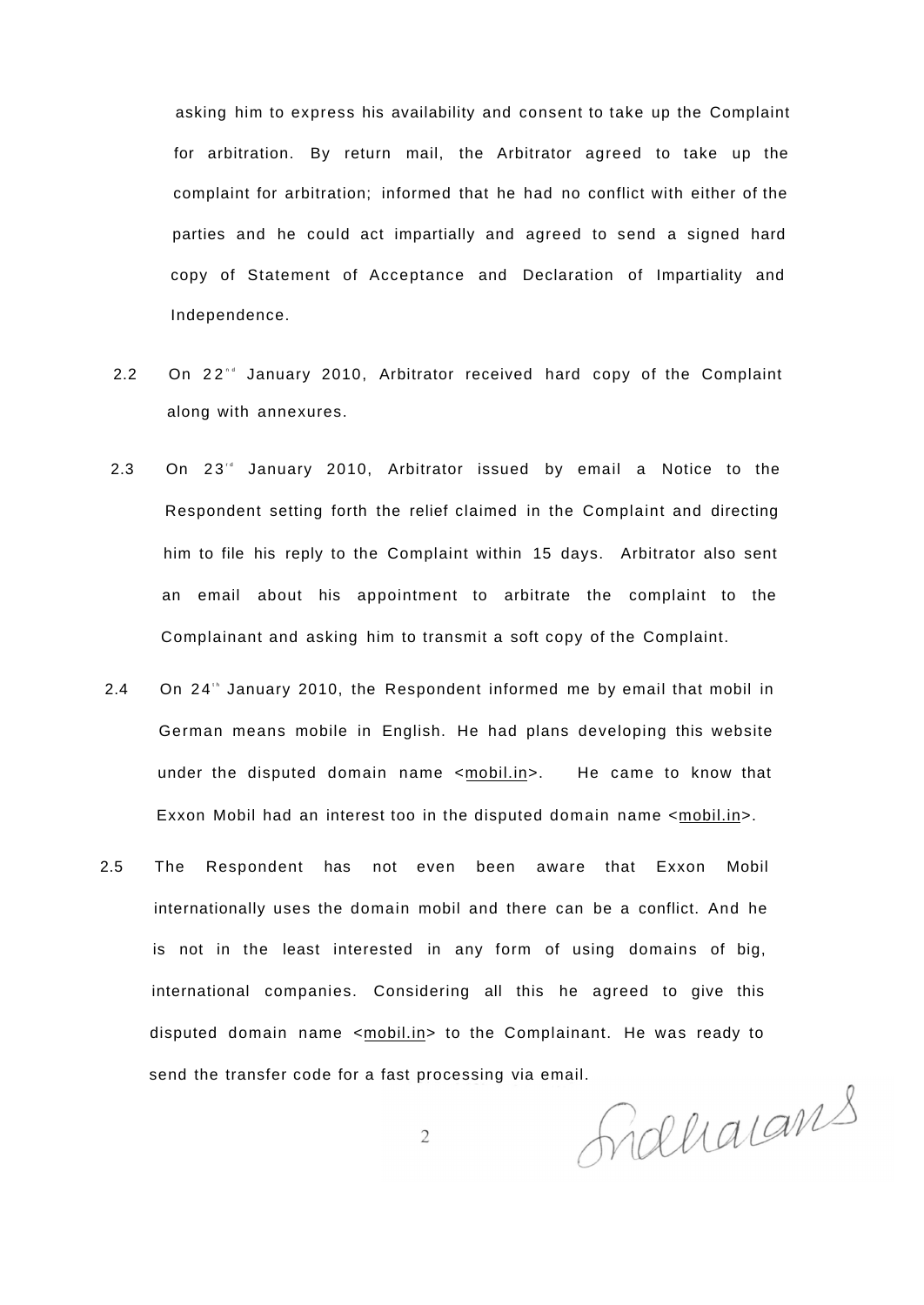- 2.6 On 24th January 2010, by return mail the arbitration informed his understanding that the Respondent did not want to continue with the dispute. Respondent agreed to transfer the domain name <mobil.in> to the complainant. Respondent was asked to confirm his undertaking by sending the transfer codes to the Complainant.
- 2.7 On 25<sup>th</sup> January 2010, Respondent asked me to intimate the Complainant's email address to send the transfer code. This again confirmed his resolve not to continue with the dispute and his readiness to transfer the disputed domain name <mobil.in> to the Complainant.
- 2.8 On 25<sup>th</sup> January 2010, the Complainant sent soft copy of the complaint and undertook to file the authorization shortly.

# **3. Discussion and Findings**

- 3.1 A brief discussion of facts and the findings thereon is given below.
- 3.2 A perusal of the Complaint shows that the Complainant is the world leader in petroleum and petroleum related products. The Complainant has been using the mark Mobil since June 15, 1934 in respect of its products.
- 3.3 The Complainant's trade mark Mobil is famous and well-known in relation to a diverse variety of oil and petroleum goods and services, in various countries of the world including India. The Complainant has registrations for the mark Mobil in India in classes 1 and 4. The first Indian registration dates back to 1947.

Sidharans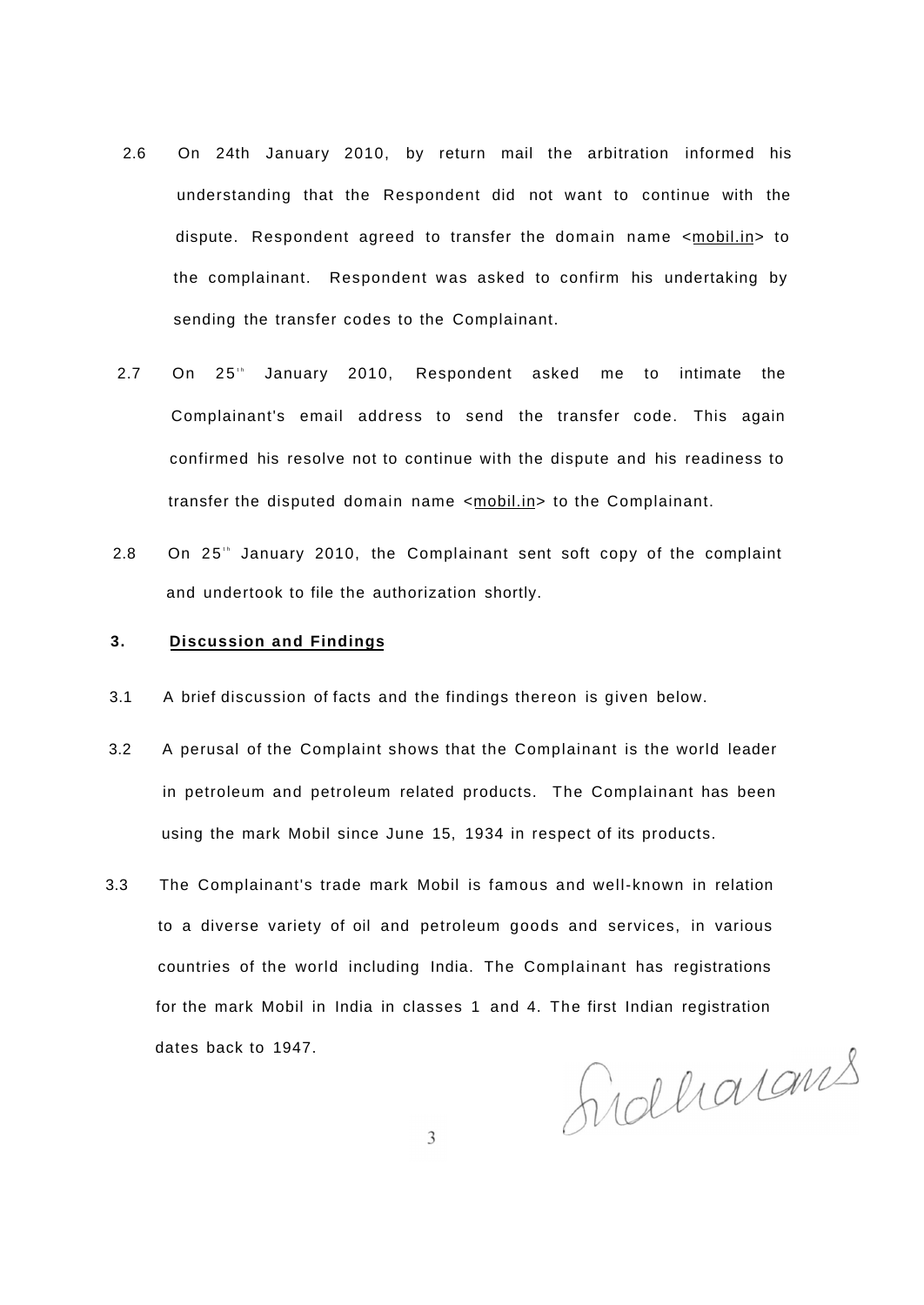- 3 4 The trade mark Mobil is an essential part of the corporate name of the Complainant and its distinctive style of trading. The Complainant has incurred substantial expenditure on promotion and advertisement of its Mobil products in India and all over the world.
- 3 5 The Complainant is also running a web site under a domain name <mobil.com> wholly consisting of its trade mark Mobil. The website is equally popular among the viewers all over the world including India.
- 3.6 In October, 2009 the Complainant became aware of the website under the disputed domain name <mobil.in> registered by the Respondent. Immediately, the Complainant has filed this complaint for the transfer of the disputed domain name <mobil.in> from the Respondent to the Complainant.
- 3.7 As seen above in the paragraph 2, Respondent responded immediately after receiving the Notice from the Arbitrator that he is not aware that:
	- (a) The Complainant internationally uses the domain "mobil" ; and
	- (b) The use of the disputed domain name <mobil.in> would lead to a conflict with the Complainant.
- 3.8 The Respondent has further agreed to transfer the disputed domain name <mobil.in> to the Complainant. Respondent has again confirmed his readiness to transfer the same to the Complainant.
- 3.9 It may be noted that the Complainant is the prior adopter and user of the

trade mark Mobil and web sites under domain names wholly consisting of<br>4

 $\overline{4}$